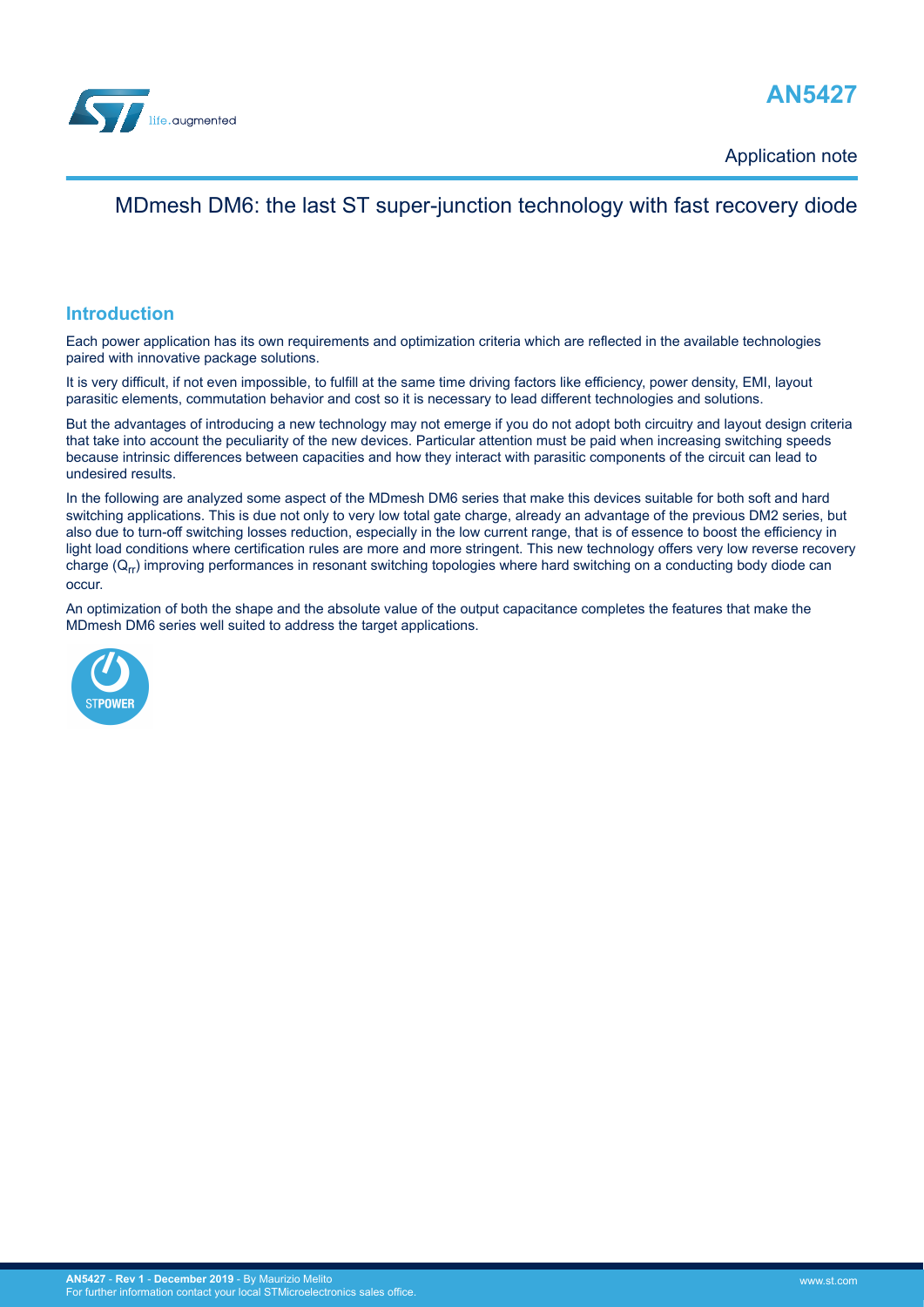# <span id="page-1-0"></span>**1 Super-junction (SJ) principle**

The basic idea [1][2] of the almost well-known super-junction principle is quite simple: in the on-state the electrons flow through a very low resistive n-area while in the blocking state no electron flow is allowed due to space-charge expansion between the p-doped columns. The practical implementation of this very attractive idea however requires a very sophisticated manufacturing capability due to the mandatory requirement of a perfect compensation of the additional n-charge between adjacent p-columns. Figure below shows the evolution of the column shape towards the ideal one.

#### **Figure 1. Schematic cross section of a vertical super-junction MOSFET: the evolution of the column shape towards the ideal one**



The adoption of several optimization starting from the revolutionary principle introduced with super-junction (SJ) devices, has led to different SJ technologies of which the MDmesh DM6 is the last ST's generation. The resulting technology provides high performance both in hard and soft switching topologies (e.g. PFC, LLC) while not sacrificing the ease of use.

The new MDmesh DM6 series is a step forward in this direction allowing to achieve extremely low switching losses, especially in light load condition, thus enabling switching applications to reach more easily the target certification level and to be designed more compact and lighter. Moreover the improved advantages of the reverse recovery of the body diode lead to much lower power dissipation when hard switching on a conducting body diode occurs.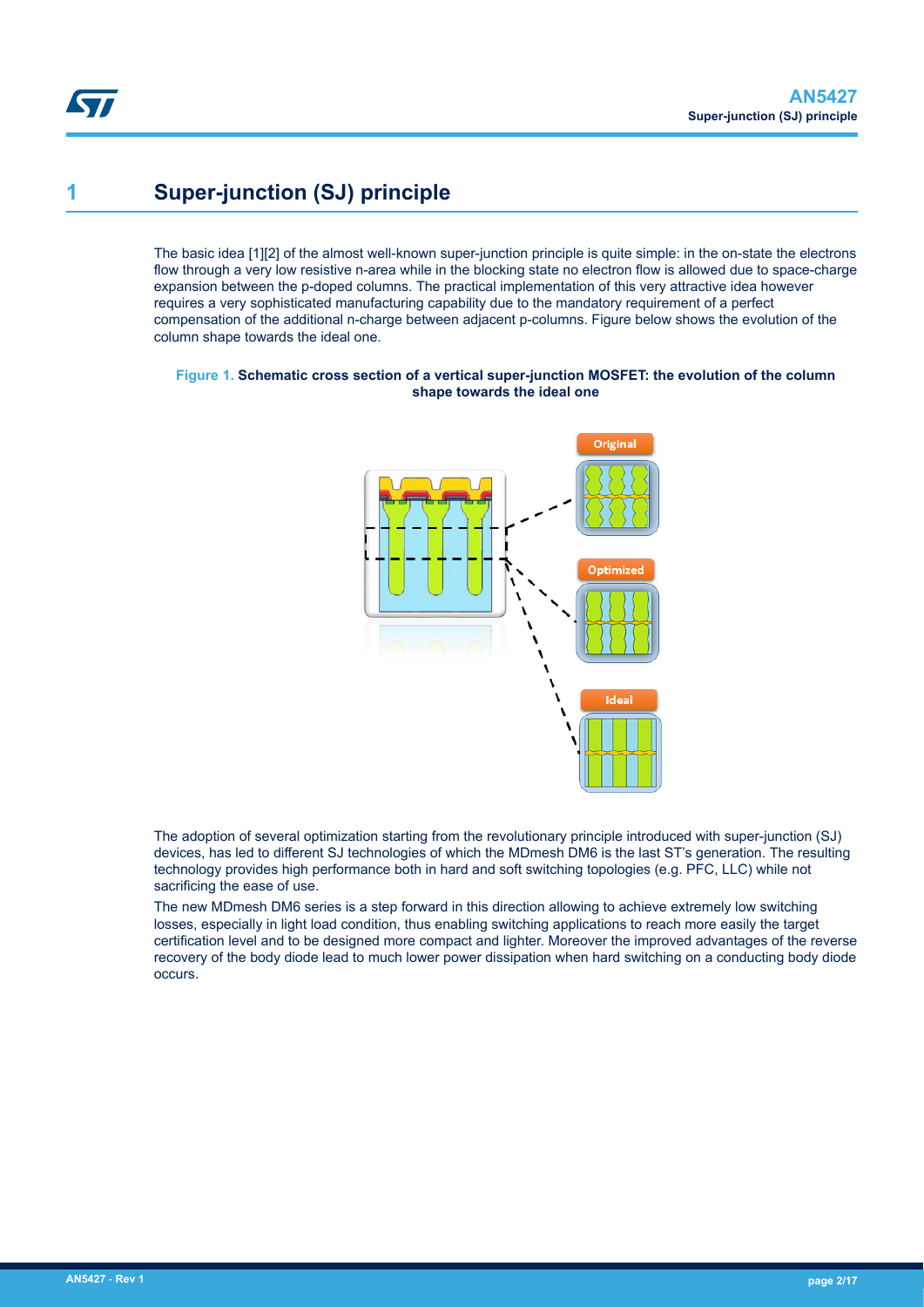# <span id="page-2-0"></span>**2 Overview and positioning of DM6 devices**

## **2.1 Target applications**

The MDmesh DM6 is the last ST super-junction technology with integrated fast recovery diode and it has been developed to address mainly the high power SMPS for server and telecom applications and the HEV market including OBC (off-board chargers) and charging stations. The following pictogram, in the following figure, summarize the target applications.



#### **Figure 2. Target applications in industrial and automotive fields**

## **2.2 Predecessors comparison**

In the radar chart of the following figure a comparison with the previous super-junction fast diode technology is reported. The obtained improvements in both static and dynamic characteristics lead to higher efficiency in target applications. In particular, comparing device having the same on-resistance, the DM6 one has reduced both power losses during the diode recovery and turn-off of the MOSFET. More detailed results will be reported in the following with focused attention in LLC HB and ZVS PSFB applications

#### **Figure 3. Positioning of the MDmesh DM6 against MDmesh DM2 predecessor**

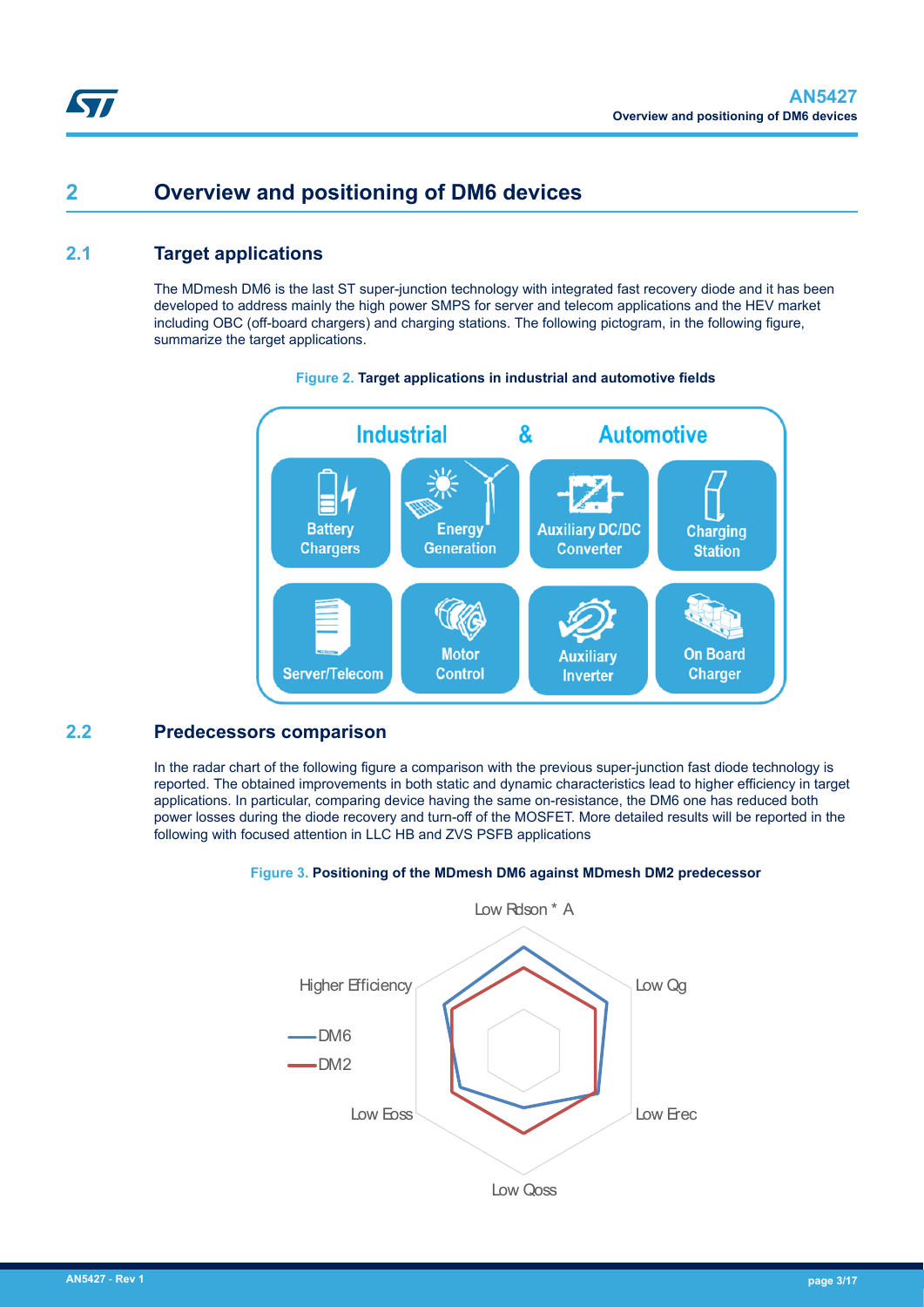# <span id="page-3-0"></span>**3 Technology main characteristics**

A short recap of the characteristic required to a power switch for working well in power converters is given in the following together with a comparison of the main improvements that the new DM6 technology sets out against the DM2 one.

## **3.1 Body diode characteristics**

The following figure shows a qualitative comparison of the recovery current of devices with a fast recovery diode, as the DM6 ones, with respect to a M6 one. The main parameters  $(Q_{rr}, t_{rr}, I_{rrm})$  required for a quantitative comparison are also shown.



#### **Figure 4. Diode current comparison during recovery**

The DM6 technology offers a very low reverse recovery charge that allows a reduction in power losses and a more safe switching behavior that is required especially in resonant switching topologies where hard commutation on a conducting body diode can occur. In developing the DM6 technology, particular attention was paid to the LLC HB and ZVS PSFB applications. The need to use a fast recovery diode, to ensure reliable operation of ZVT PSFB converters ([Figure 5. ZVS PSFB schematic](#page-4-0)), has long be established. The very fast commutation time from forward conduction of the body diode to forward conduction of MOSFET channel coupled with a very short period to where the device is required to block voltage could not allow enough time for the body diode to clear of minority carriers, [Figure 6. Possible dangerous condition in ZVS PSFB circuit if diode recovery is not fast enough](#page-4-0). In this case it is mandatory to minimize both the power losses due to the  $Q<sub>rr</sub>$  and have a device rugged enough to sustain the very high dv/dt and dI/dt during diode recovery. The DM6 devices are a step forward in this direction because of their lowest  $Q_{rr}$  and higher ruggedness.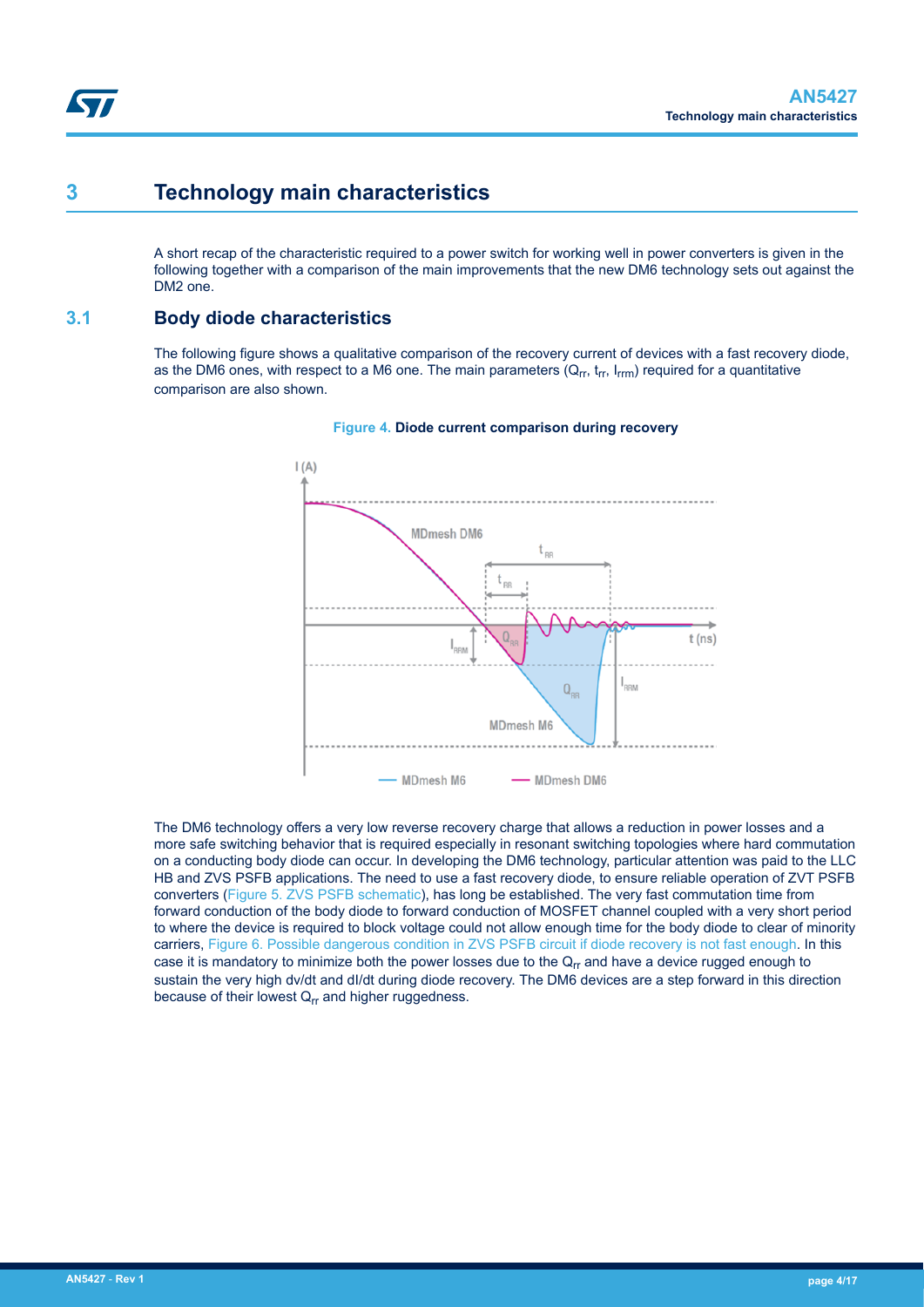## **Figure 5. ZVS PSFB schematic**



**Figure 6. Possible dangerous condition in ZVS PSFB circuit if diode recovery is not fast enough**



<span id="page-4-0"></span>ST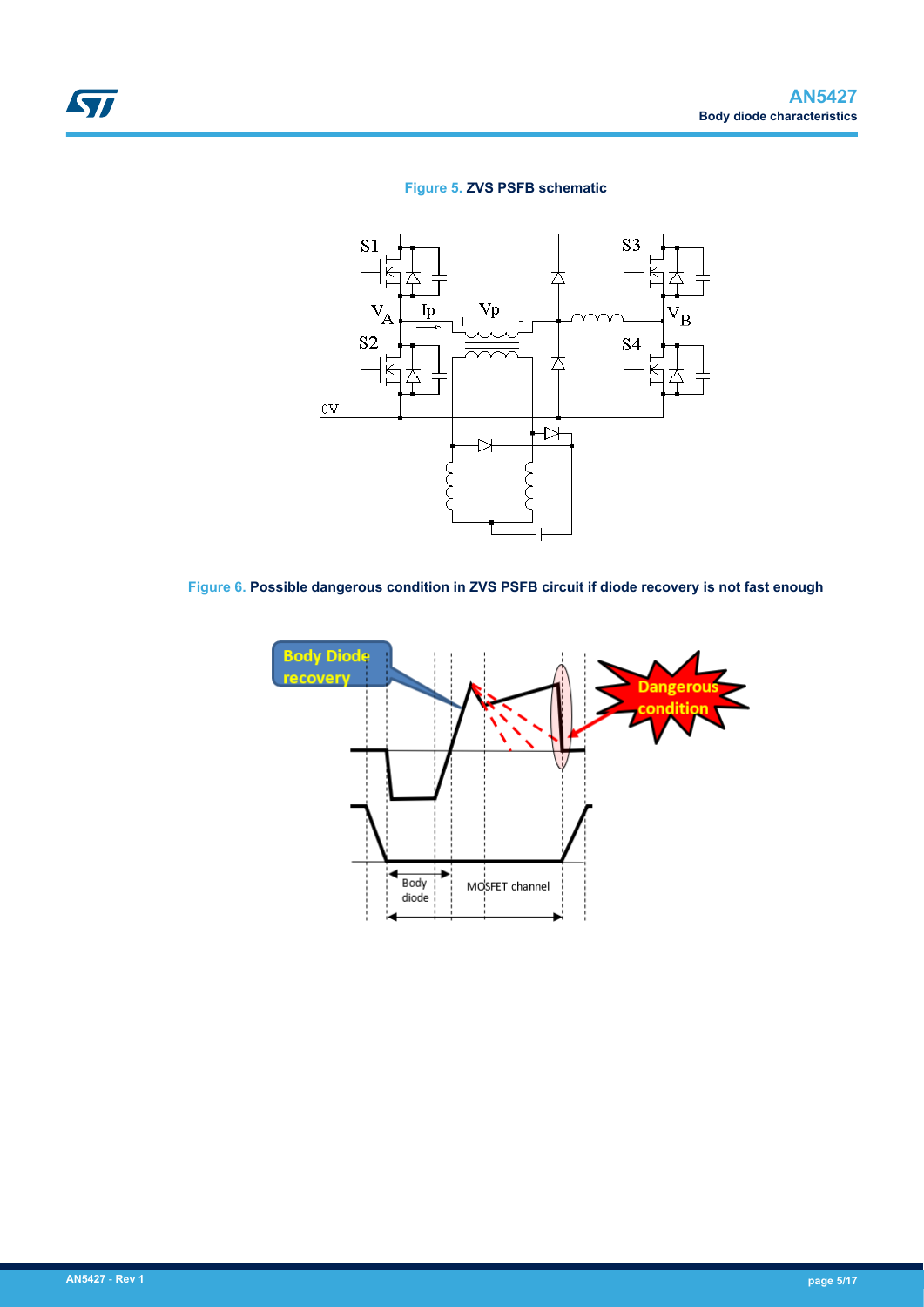## <span id="page-5-0"></span>**3.2 Device electrical characteristic comparison**

The following table reports a summary of the typical main static and dynamic electrical characteristics of both a DM2 and a DM6 device. In the next sections a deeper analysis of some key parameters will show and explain the technological improvement realized by the DM6 devices.

| <b>Symbol</b>    | <b>Parameter</b>                  | <b>Test Condition</b>                                     | STW70N60DM2    | STW70N60DM6     | <b>Unit</b> |
|------------------|-----------------------------------|-----------------------------------------------------------|----------------|-----------------|-------------|
| $V_{(BR)DSS}$    | Drain-source breakdown voltage    | $V_{GS} = 0V$ , $I_D = 1mA$                               | 600            | 600             | V           |
| I <sub>D</sub>   | Drain current                     |                                                           | 66             | 62              | A           |
| $R_{DS(on)}$     | Static Drain-source on-resistance | $V_{GS}$ =10V, $I_{D}$ =32A                               | 37             | 36              | $m\Omega$   |
| $V_{GS(th)}$     | Gate threshold voltage            | $V_{DS} = V_{GS}$ , I <sub>D</sub> =250 mA                | 4              | 4               | $\vee$      |
| $R_G$            | Intrinsic gate resistance         |                                                           | $\overline{2}$ | 1.5             | Ω           |
| $Q_{G}$          | Total gate-charge                 |                                                           | 121            | 99              | nC          |
| $Q_{GS}$         | Gate-Source charge                | $V_{DD}$ =480V, I <sub>D</sub> =62A, V <sub>GD</sub> =10V | 26             | 28              | nC          |
| $Q_{GD}$         | Gate-Drain charge                 |                                                           | 61             | 44              | nC          |
| $C_{iss}$        | Input capacitance                 |                                                           | 5508           | 4360            | pF          |
| $C_{\text{oss}}$ | Output capacitance                | $V_{DS}$ =100V, $V_{GS}$ =0V, f=1MHz                      | 241            | 235             | pF          |
| C <sub>rss</sub> | Reverse capacitance               |                                                           | 2.8            | 13              | pF          |
| $t_{rr}$         | Reverse recovery time             |                                                           | 150            | 140             | ns          |
| $Q_{rr}$         | Reverse recovery charge           | $I_{SD}$ = 62A, di/dt = 100 A/µs,<br>$V_{DD}$ = 60 V      | 0.75           | 0.7             | $\mu$ C     |
| <b>IRRM</b>      | Reverse recovery current          |                                                           | 10.5           | 10 <sup>°</sup> | A           |

#### **Table 1. DM6 and DM2 device comparison**

#### **3.2.1 Gate-charge improvements**

The gate-charge curve is the main tool for comparing at a glance the on-field behavior that different devices will have in terms of gate driving energy requirements and switching losses. The graph in the following figure show the improved gate-charge curve of DM6 against the DM2 and the best competitor one. Besides very low  $Q<sub>0</sub>$ , typical of both series, DM6 features a valuable  $E_{off}$  reduction, more detail in the next [Section 3.2.3 Charge](#page-6-0) [\(Qoss\) and energy \(Eoss\) stored in output capacitance](#page-6-0), thus reducing the turn-off switching losses in hard switching converters. The driving losses are also reduced leading both to higher switching frequencies.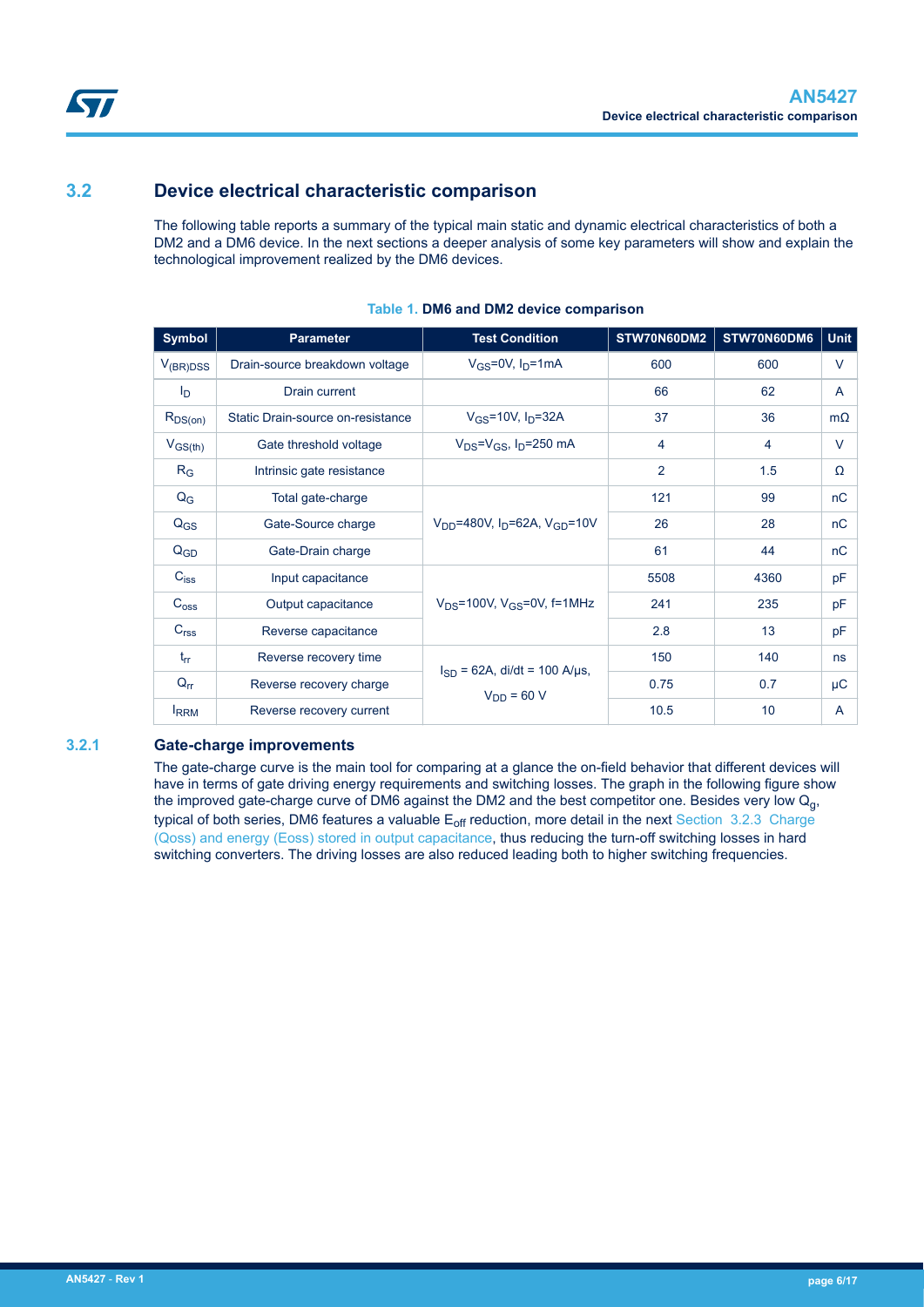<span id="page-6-0"></span>

#### **Figure 7. DM6, DM2 and best competitor gate charge comparison**

#### **3.2.2 Output capacitance profile improvement**

The SJ principle, overcoming the intrinsic silicon limit, allows a smaller chip size compared to a conventional Power MOSFET having the same R<sub>DS(on)</sub>. As a consequence all the surface area related characteristics decrease directly with the chip size. Some parameters, however, are also strongly linked to technology characteristics. An evidence of this aspect, not present in standard Power MOSFET, is in the sudden decrease of output capacitance from low to high drain voltage. This is related to the structure of the output capacitance which change from a thin very large surface capacitor, due to the space surface layer at low voltage drain, to orders of magnitude smaller capacitance, due to the fully depletion of the space charge layer, leading to surface capacitor decrease and width increase. The next figure compares the  $C_{\text{oss}}$  of DM6 and DM2 series. The obtained results are due to both an optimization of the overall column aspect (even if the ratio height to width has been maintained quite constant) and to the modification of the horizontal structure. A sharper capacitance transition from low to high Vds voltage has been obtained. The emphasis of non-linearity of the capacitance characteristic, typical of the SJ structure, helps in achieving lower switching losses. The entity of the achieved improvement will be analyzed in the next sections and some real example of obtainable efficiency improvements will be reported.



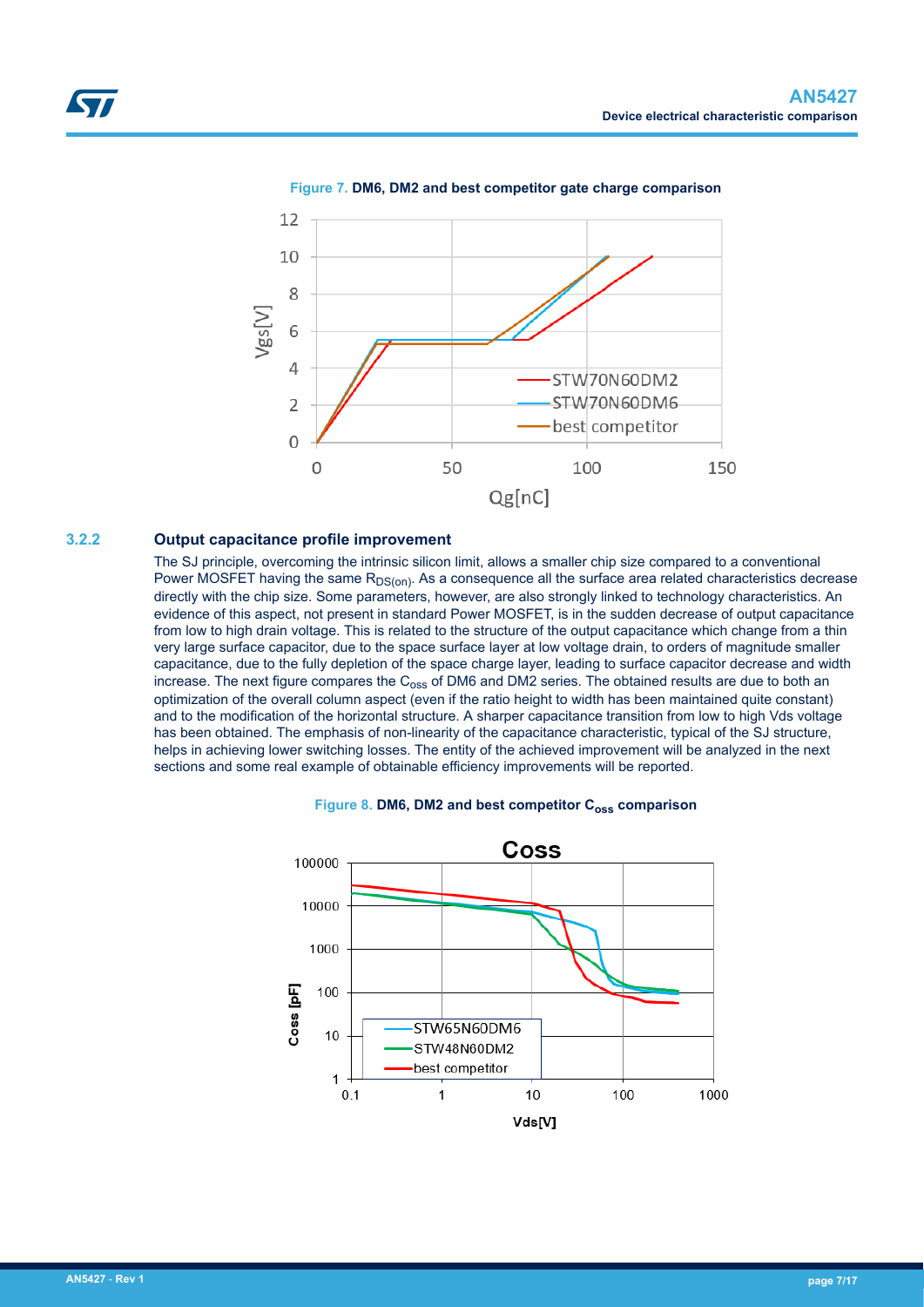## **3.2.3 Charge (Qoss) and energy (Eoss) stored in output capacitance**

The performance improvements introduced by the charge balancing structures include both  $R_{DS(on)}$  and all the junction capacitances valuable reduction even if makes the latter much more nonlinear. The effective stored charge and energy in the super-junction MOSFET are significantly reduced but calculating these parameters for comparing different MOSFETs to choose the one that best match our application needs has become not so straightforward. The traditional approach to understanding MOSFET parameters such as  $C_{\text{oss}}$  and  $C_{\text{rss}}$  is no longer valid due to the high non linearity they exhibit. Until now, super junction transistors have been used most effectively in hard-switching topologies, where the device is forced to switch even under high current and voltage conditions. The necessity of increasing frequency to achieve higher power density and efficiency has led to resonant converters and to the use of ZVS techniques. The LLC resonant converters, in particular, are widely adopted due to the advantages such as high efficiency, high power density, and low electromagnetic interference in power supply applications among the various power converter designs. In addition to the basic criteria required for power MOSFET selection, the keeping of Zero Voltage Switching (ZVS) operation of the power MOSFET is required together with the avoidance of system reliability issues due to incomplete body diode reverse recovery in the power MOSFET. The minimum inductor current required for ZVS, necessary to charge/discharge the effective capacitance appearing in parallel with drain-sources of the power switches in half-bridge LLC, is related to the capacitance itself. The lower the output capacitance value, the lower the charge to be removed the lower the need for magnetizing current and less dead time. For further details, refer to [3] [4] [5]. Figure 9. Q<sub>oss</sub>: charge stored in the output capacitance and Figure 10. E<sub>oss</sub>[: energy stored in the output capacitance](#page-8-0) show that ZVS operation is easier to be achieved with DM2 devices thanks to lower  $C_{0ss}$  value. Nevertheless this drawback of DM6 against DM2 is not a big issue: the additional losses due to capacitance charge and discharge are generally negligible compared to the overall switching losses. In addition, designing the application to achieve the device turn-on when Vds is around 20 V results in the reduction the recirculating current needed to discharge the output capacitance and being  $E_{\text{oss}}$  losses quite similar it is possible to benefit of the lower  $E_{\text{off}}$  losses of DM6.



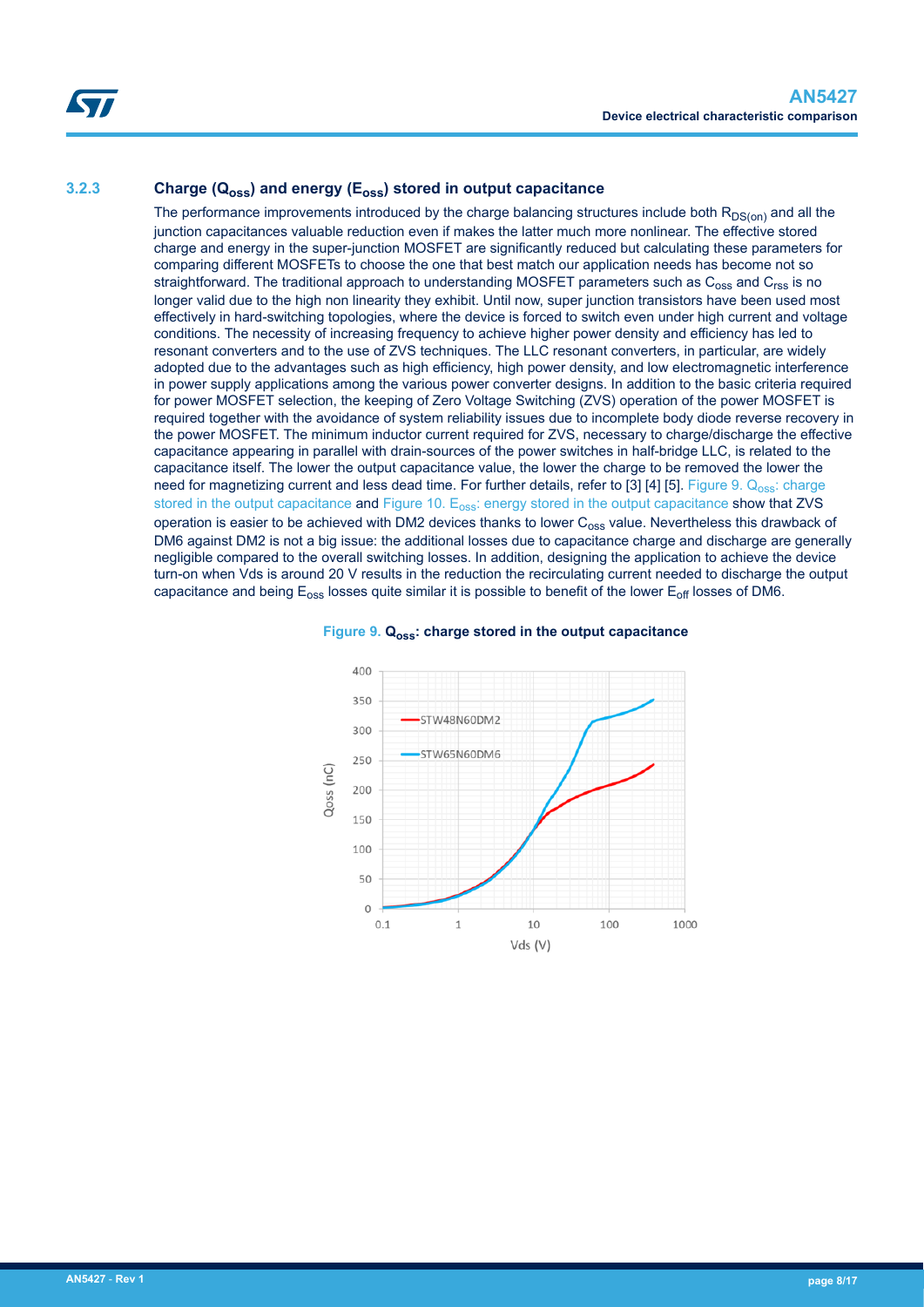

#### <span id="page-8-0"></span>**Figure 10. Eoss: energy stored in the output capacitance**

#### **3.2.4 Switching losses comparison**

In the next figure the comparison of switching losses is reported for hard switching at turn off. The DM6 technology exhibits lower losses respect to the previous technology due to both the gate charge and output capacitance profile optimization. So, being almost equivalent from both turn-on and on losses the better choice from efficiency point of view are the DM6 devices. But, being DM6 an even more sophisticated technology respect to the DM2 one, cost implication could arise. So the best tradeoff have to be investigated, mainly in terms of efficiency and cost, being the two technologies equivalent from other aspects as ruggedness, reliability and so on. In [Section 4 Measurement results](#page-9-0) some real example of obtainable efficiency improvements will be reported.

#### **Figure 11. Hard switch Eoff comparison**

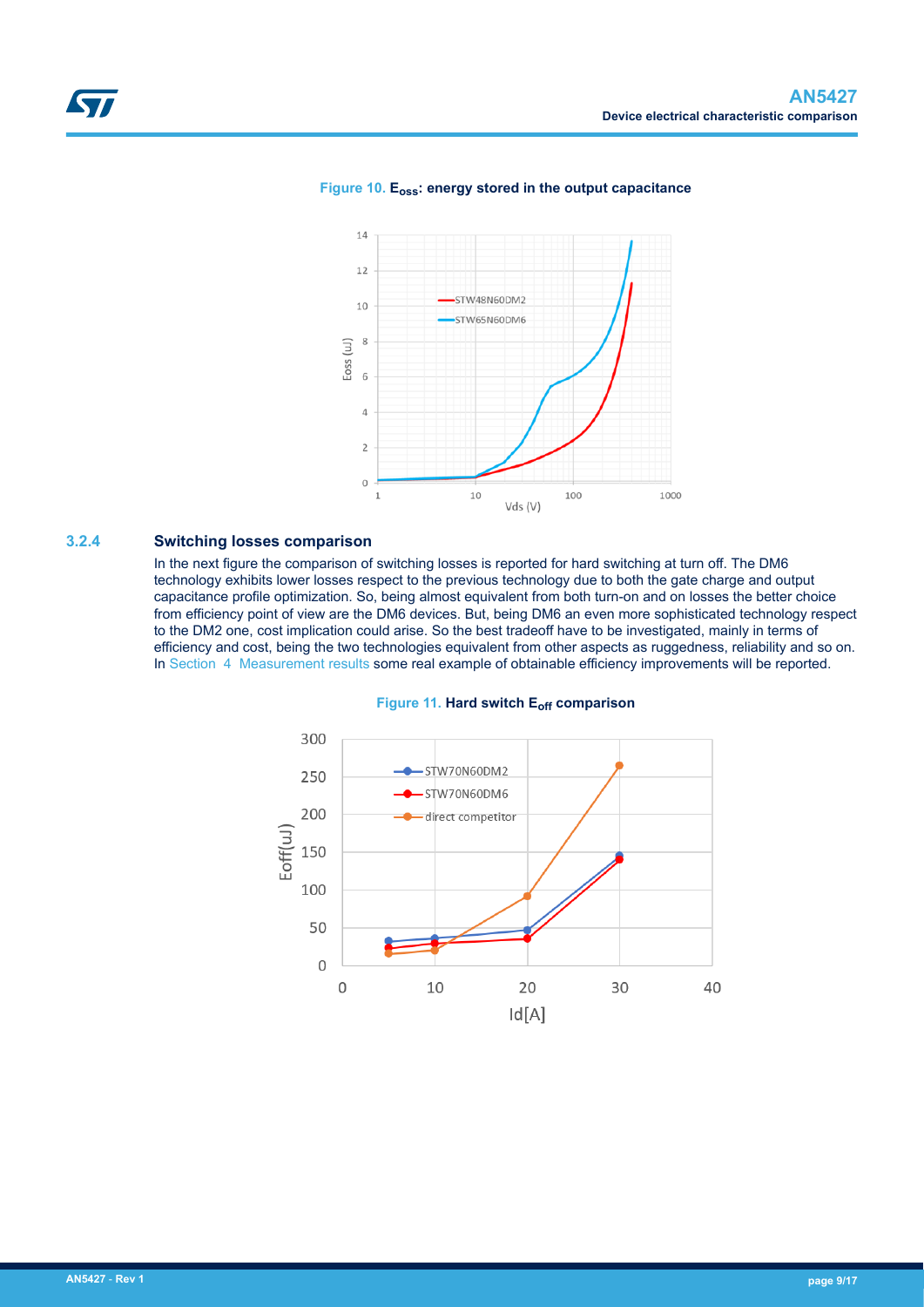## <span id="page-9-0"></span>**4 Measurement results**

In the following are reported a comparison of the new DM6 with DM2 standard and direct competitors in some typical application.

## **4.1 Aux DC-DC converter**

In this section the device STW47N60DM6 [6], STW48N60DM2 [7], whose main characteristic are resumed in the next table are compared. As test vehicle has been used the ZVS PSFB section on the primary side of an auxiliary DC-DC converter.

The test condition are:

- $V_{in} = 350 V$
- $V_{\text{OUT}}$  = 12 V
- $P_{OUT} = 0W$  to 900W
- $f_{SW}$  = 70 kHz

| <b>Symbol</b>  | <b>Parameter</b>                                             | <b>Test Condition</b>                                     |     | STW48N60DM2 STW47N60DM6 Unit |        |
|----------------|--------------------------------------------------------------|-----------------------------------------------------------|-----|------------------------------|--------|
| $V_{(BR)DSS}$  | Drain-Source breakdown<br>voltage                            | $V_{GS}$ =0V, $I_D$ =1mA                                  | 600 | 600                          | V      |
| I <sub>D</sub> | Drain current                                                |                                                           | 40  | 36                           | A      |
| $R_{DS(on)}$   | Static Drain-Source on-<br>resistance                        | $V_{GS}$ =10V, $I_D$ =20A                                 | 65  | 70                           | mW     |
| $V_{GS(th)}$   | $V_{DS} = V_{GS}$ , $I_D = 250$ mA<br>Gate threshold voltage |                                                           | 4   | 4                            | $\vee$ |
| $R_G$          | Intrinsic gate resistance                                    |                                                           | 4   | 1.6                          | Ω      |
| $Q_{G}$        | Total gate-charge                                            | $V_{DD}$ =480V, I <sub>D</sub> =40A, V <sub>GD</sub> =10V | 70  | 55                           | nC     |
| $Q_{rr}$       | Reverse recovery charge                                      | $I_{SD}$ = 40A, di/dt = 100 A/us, $V_{DD}$ = 60 V         | 0.7 | 0.54                         | μC     |
| <b>IRRM</b>    | Reverse recovery current                                     |                                                           | 10  | 9.50                         | A      |

#### **Table 2. Electrical characteristics of compared devices (STW47N60DM6, STW48N60DM2)**

The efficiency measurement reported in the following figure show the advantage of using DM6 devices in comparison with the DM2 ones. In light load condition the measured efficiency improvement is more evident.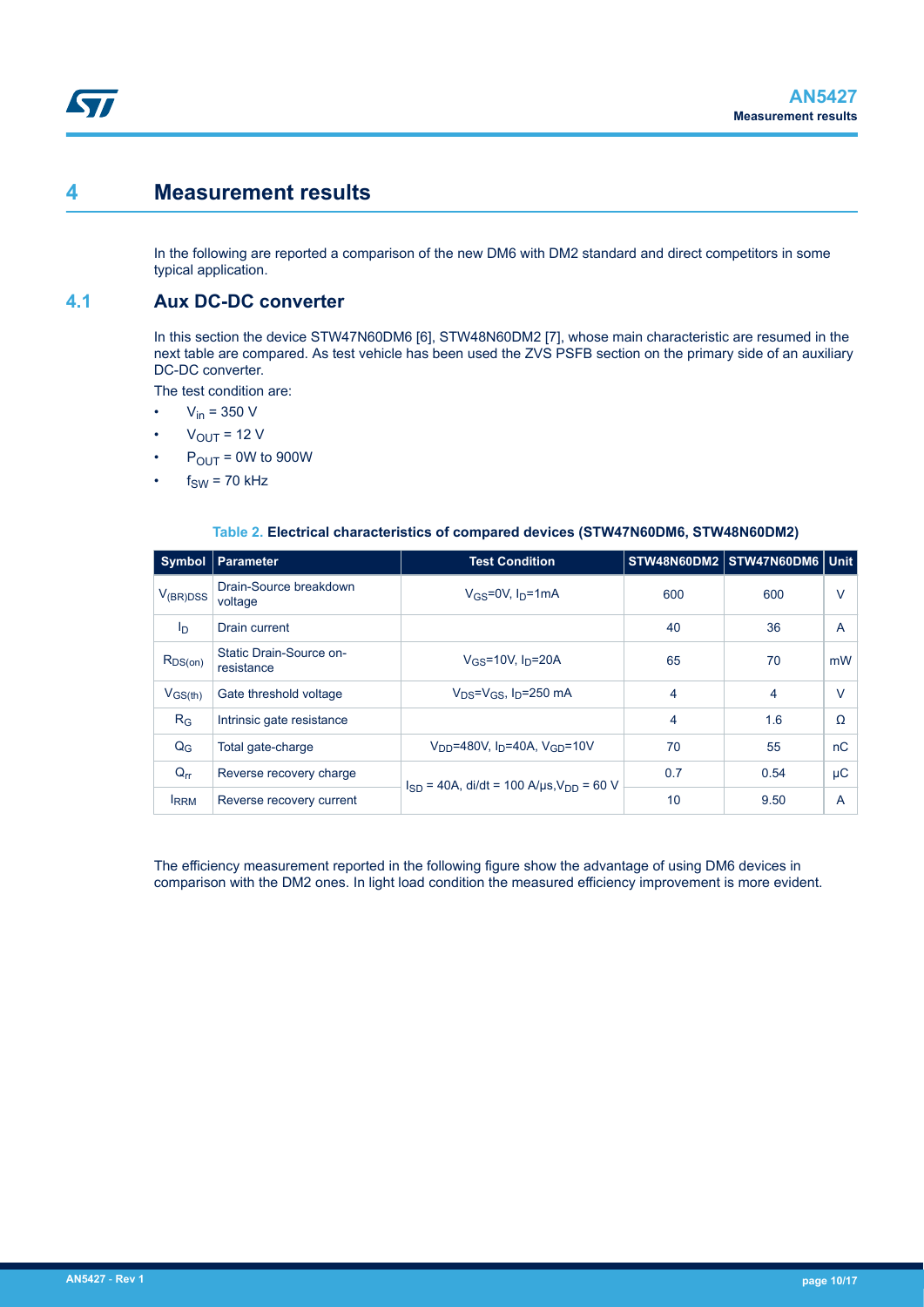<span id="page-10-0"></span>

**Figure 12. Efficiency comparison between DM2 and DM6 solution**

## **4.2 Efficiency measurement in LLC HB 700 W**

In this section the device STW65N60DM6 [8], STW48N60DM2 [9], whose main characteristic are resumed in the following table, are compared. As test vehicle has been used a 700 W Open Loop LLC system. The test condition are:

- $V_{in} = 400 V$
- $V_{OUIT}$  = 12 V
- $P_{OUT} = 0W$  to 600W
- $f_{SW}$  = 80 kHz up to 120kHz

The efficiency measurement reported in [Figure 13. Efficiency comparison between DM2 and DM6 solution, a](#page-11-0) [direct competitor is also included](#page-11-0) and [Figure 14. ∆efficiency referred to DM6 solution](#page-11-0) shows a higher efficiency of DM6 devices on the whole load range in comparison with the DM2 ones and the direct competition. The best competitor performances however are very close to the DM6 ones.

| <b>Symbol</b>  | <b>Parameter</b>                                                               | <b>Test Condition</b>                             |     | STW48N60DM2 STW65N60DM6 Unit |          |
|----------------|--------------------------------------------------------------------------------|---------------------------------------------------|-----|------------------------------|----------|
| $V_{(BR)DSS}$  | Drain-Source breakdown<br>voltage                                              | $V_{GS}$ =0V, $I_D$ =1mA                          | 600 | 600                          | v        |
| $I_{\text{D}}$ | Drain current                                                                  |                                                   | 40  | 38                           | A        |
| $R_{DS(on)}$   | Static Drain-Source on-<br>resistance                                          | $V$ <sub>GS</sub> =10V, $ID$ =20A                 | 65  | 62                           | mW       |
| $V_{GS(th)}$   | Gate threshold voltage                                                         | $V_{DS} = V_{GS}$ , $I_D = 250$ mA                | 4   | 4                            | $\vee$   |
| $R_G$          | Intrinsic gate resistance                                                      |                                                   | 4   | 2                            | $\Omega$ |
| $Q_G$          | $V_{DD}$ =480V, I <sub>D</sub> =40A, V <sub>GD</sub> =10V<br>Total gate-charge |                                                   | 70  | 61                           | nC       |
| $Q_{rr}$       | Reverse recovery charge                                                        | $I_{SD}$ = 40A, di/dt = 100 A/µs, $V_{DD}$ = 60 V | 0.7 | 0.54                         | $\mu$ C  |
| <b>IRRM</b>    | Reverse recovery current                                                       |                                                   | 10  | 9.50                         | A        |

**Table 3. Electrical characteristics of compared devices (STW65N60DM6, STW48N60DM2)**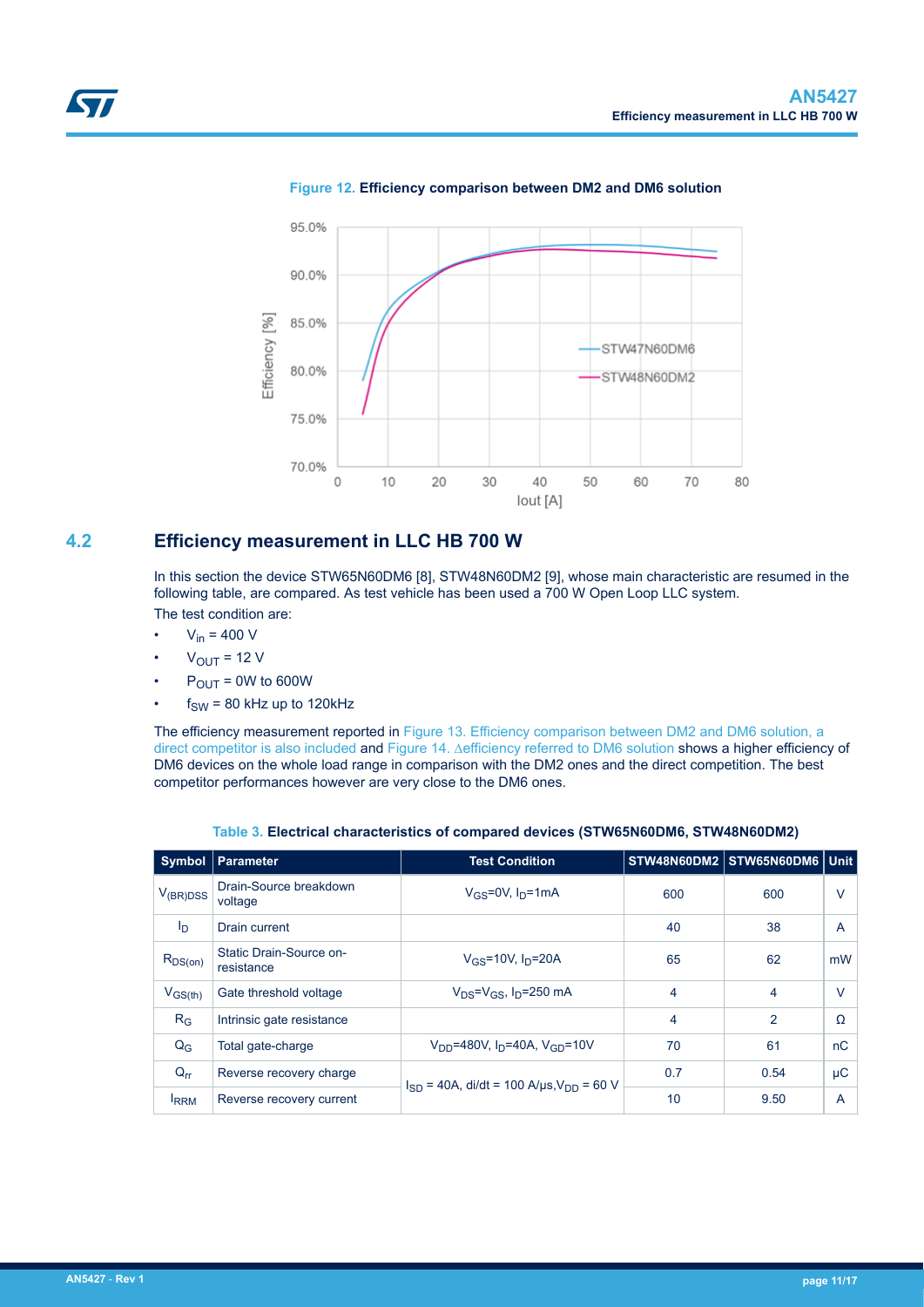<span id="page-11-0"></span>



#### **Figure 13. Efficiency comparison between DM2 and DM6 solution, a direct competitor is also included**



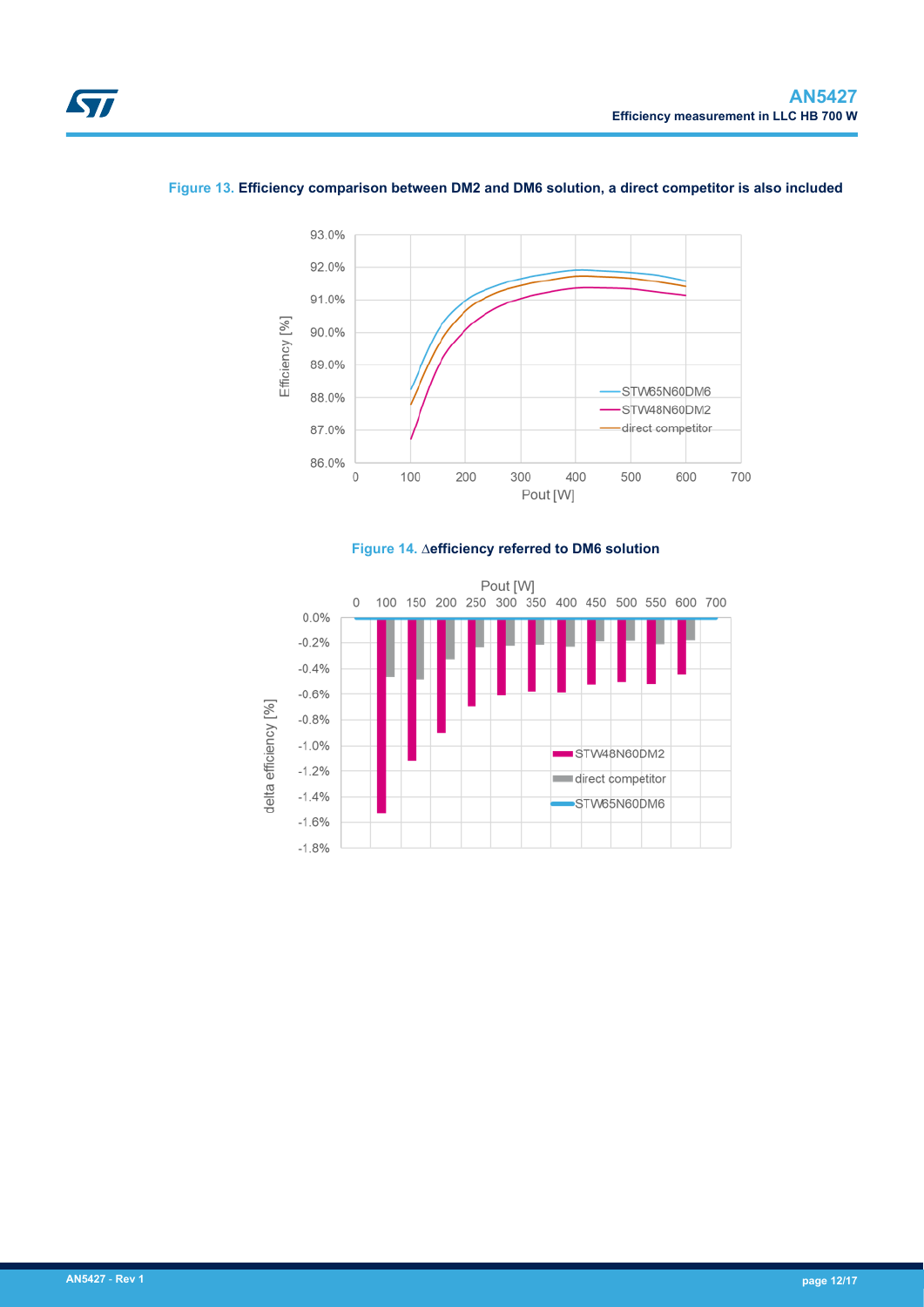# <span id="page-12-0"></span>**5 Conclusion**

This application note presents the new STMicroelectronics super-junction technology called DM6 compared to both the previous DM2 and to competitor ones. This technology is an evolution of the previous DM2 one obtained by some optimization regarding the overall column aspect, thus leading to gate charge and output capacitance improvement and leading to efficiency increase both in hard and soft switching applications.

Tests were performed on several application board comparing devices performance. The results have shown that the output capacitance profile influences the switching operation and determines the total efficiency of the system. The optimization of this aspect in MDmesh DM6 devices offers higher efficiency, especially when the system operates in light load condition. In addition the improved performances of the intrinsic fast recovery diode give a more safe switching behavior that is required especially in resonant switching topologies where hard commutation on a conducting body diode can occur.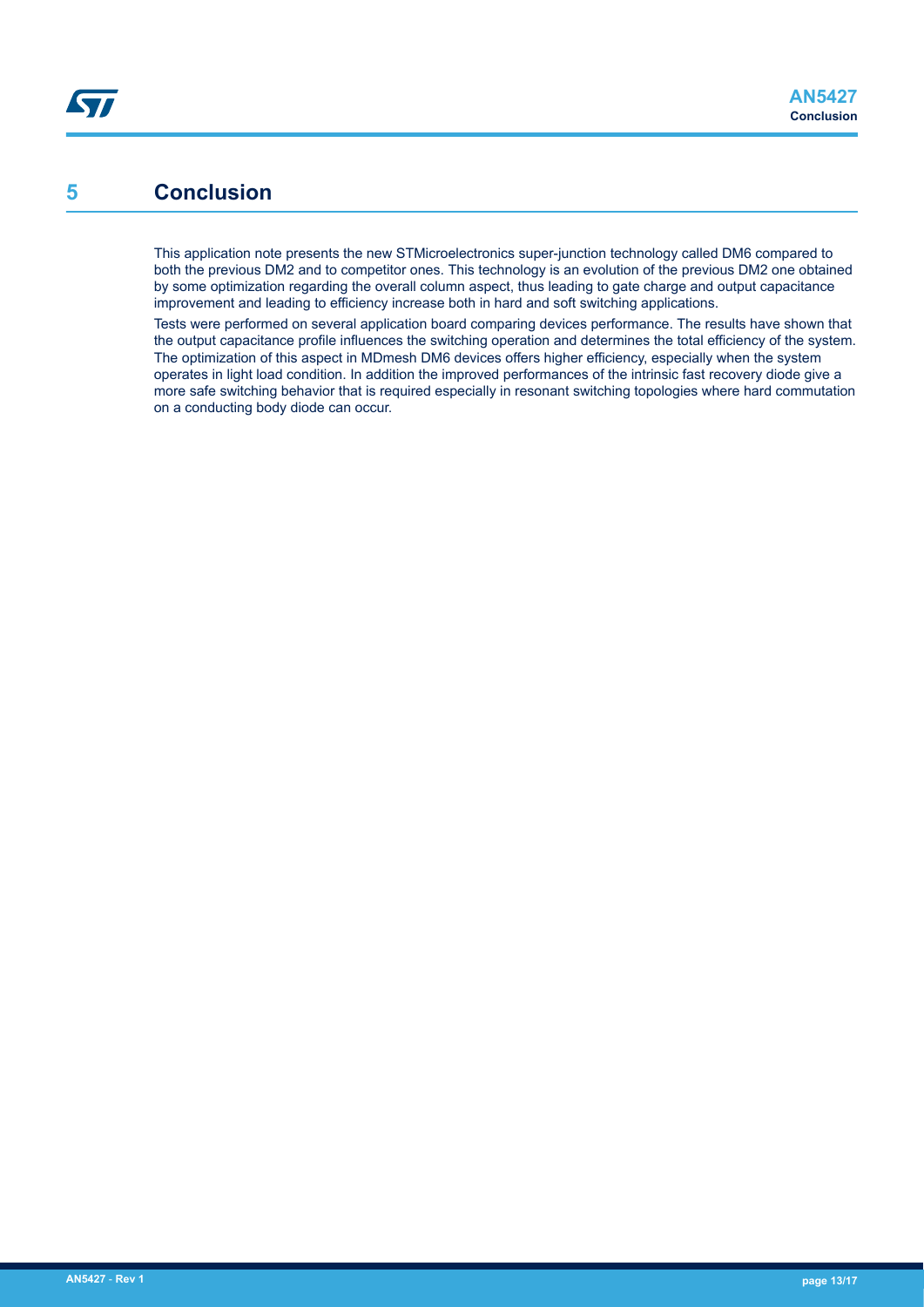# <span id="page-13-0"></span>**6 References**

| [1] | X. Chen US Patent 5 216 275, 1993. |  |
|-----|------------------------------------|--|
|     |                                    |  |

- [2] F. Frisina.US Patent 6 586 798, 2003.
- [3] STMicroelectronics, "AN2644 An introduction to LLC resonant half-bridge converter," [Online].
- [4] STMicroelectronics, "AN2450 LLC resonant half-bridge converter design guideline," [Online].
- [5] STMicroelectronics, "AN 4720 Half Bridge Resonant LLC Converters and Primary Side MOSFET Selection," [Online].
- [6] "STF47N60DM6 data sheet," [Online].
- [7] "STF48N60M2 data sheet," [Online].
- [8] "STW65N60DM6 data sheet," [Online].
- [9] "STW48N60DM2 data sheet," [Online].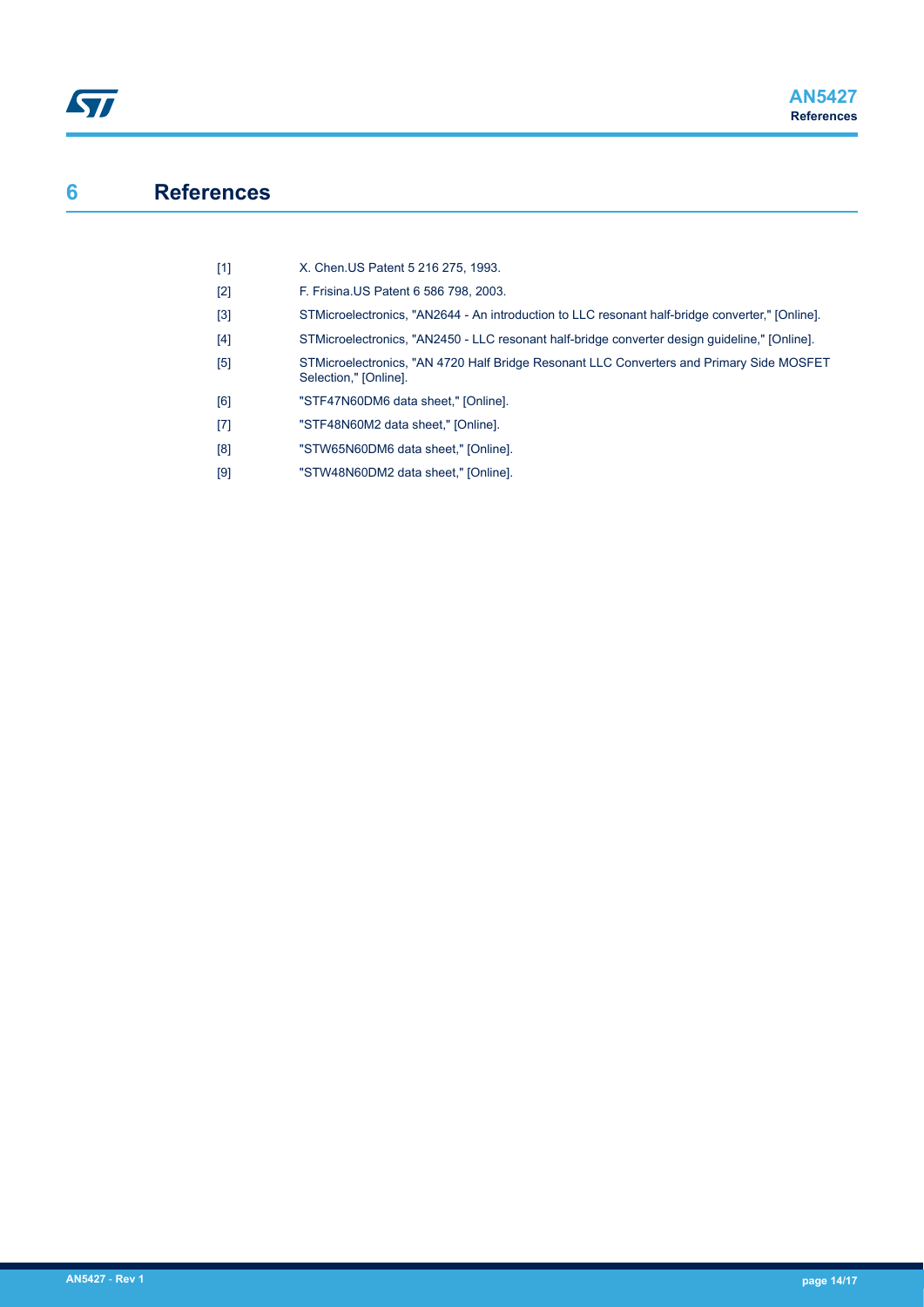# <span id="page-14-0"></span>**Revision history**

## **Table 4. Document revision history**

| Date <sup>1</sup> | <b>Version</b> | <b>Changes</b>   |
|-------------------|----------------|------------------|
| 11-Dec-2019       |                | Initial release. |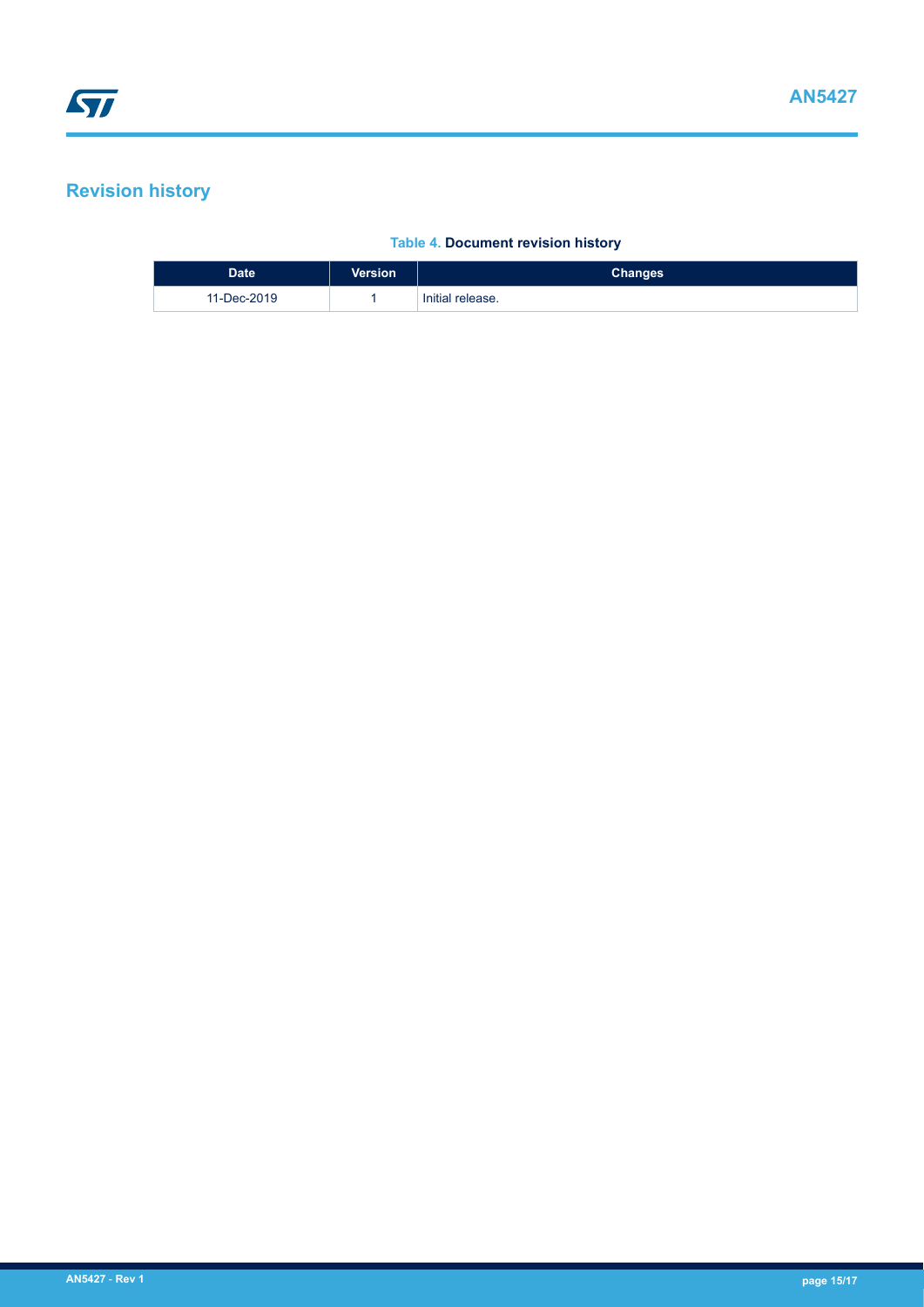# **Contents**

| 1                       |     |       |  |  |
|-------------------------|-----|-------|--|--|
| $\overline{\mathbf{2}}$ |     |       |  |  |
|                         | 2.1 |       |  |  |
|                         | 2.2 |       |  |  |
| $\overline{\mathbf{3}}$ |     |       |  |  |
|                         | 3.1 |       |  |  |
|                         | 3.2 |       |  |  |
|                         |     | 3.2.1 |  |  |
|                         |     | 3.2.2 |  |  |
|                         |     | 3.2.3 |  |  |
|                         |     | 3.2.4 |  |  |
| 4                       |     |       |  |  |
|                         | 4.1 |       |  |  |
|                         | 4.2 |       |  |  |
| 5                       |     |       |  |  |
| 6                       |     |       |  |  |
|                         |     |       |  |  |
|                         |     |       |  |  |